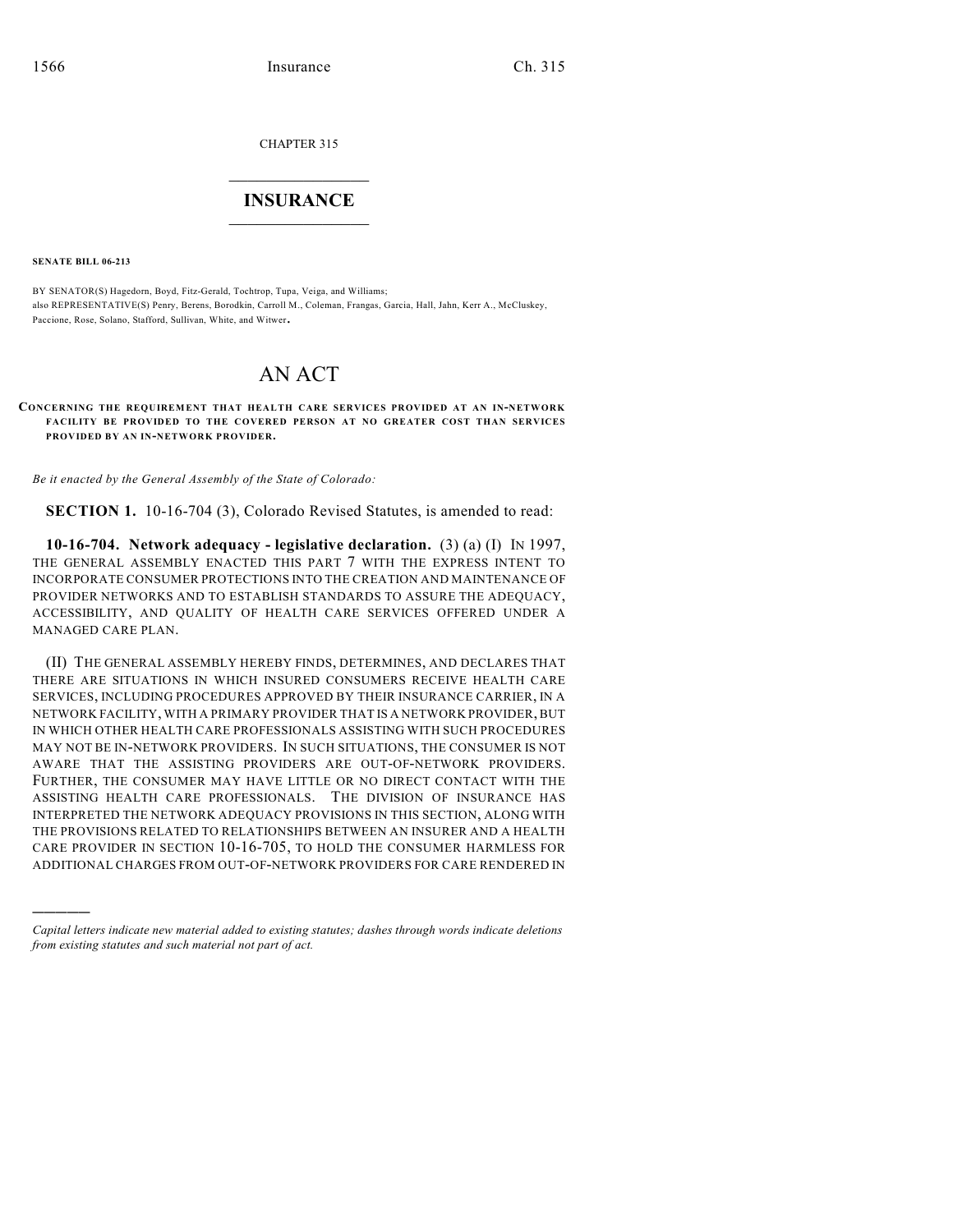## Ch. 315 Insurance 1567

A NETWORK FACILITY. THE DIVISION OF INSURANCE'S INTERPRETATION OF THESE STATUTES WAS CHALLENGED BY AN INSURER AND INVALIDATED BY A DIVISION OF THE COLORADO COURT OF APPEALS IN PACIFIC LIFE & ANNUITY CO. V. COLORADO DIV. OF INS., NO 04CA216 (SLIP OP.) (FEB. 23, 2006).

(III) THE GENERAL ASSEMBLY FINDS, DETERMINES, AND DECLARES THAT THE DIVISION OF INSURANCE HAS CORRECTLY INTERPRETED THE PROVISIONS OF THIS SECTION TO PROTECT THE INSURED FROM THE ADDITIONAL EXPENSE CHARGED BY AN ASSISTING PROVIDER WHO IS AN OUT-OF-NETWORK PROVIDER, AND HAS PROPERLY REQUIRED INSURERS TO HOLD THE CONSUMER HARMLESS. THE DIVISION OF INSURANCE DOES NOT HAVE REGULATORY AUTHORITY OVER ALL HEALTH PLANS. SOME CONSUMERS ARE ENROLLED IN SELF-FUNDED HEALTH INSURANCE PROGRAMS THAT ARE GOVERNED UNDER THE FEDERAL "EMPLOYEE RETIREMENT INCOME SECURITY ACT". THEREFORE, THE GENERAL ASSEMBLY ENCOURAGES HEALTH CARE FACILITIES, CARRIERS, AND PROVIDERS TO PROVIDE CONSUMERS DISCLOSURE ABOUT THE POTENTIAL IMPACT OF RECEIVING SERVICES FROM AN OUT-OF-NETWORK PROVIDER.

(IV) THE GENERAL ASSEMBLY FINDS, DETERMINES, AND DECLARES THAT SOME CONSUMERS INTENTIONALLY USE OUT-OF-NETWORK PROVIDERS, WHICH IS THE CONSUMERS' PREROGATIVE UNDER CERTAIN HEALTH BENEFIT PLANS. WHEN CONSUMERS INTENTIONALLY USE AN OUT-OF-NETWORK PROVIDER, THE CONSUMER IS ONLY ENTITLED TO BENEFITS AT THE OUT-OF-NETWORK RATE AND MAY BE SUBJECT TO BALANCE BILLING BY THE OUT-OF-NETWORK PROVIDER.

(V) THEREFORE, THE GENERAL ASSEMBLY FINDS, DETERMINES, AND DECLARES THAT THE PURPOSE OF SENATE BILL 06-213 IS TO CODIFY THE INTERPRETATION OF THE DIVISION OF INSURANCE THAT HOLDS CONSUMERS HARMLESS FOR CHARGES OVER AND ABOVE THE IN-NETWORK RATES FOR SERVICES RENDERED IN A NETWORK FACILITY.

(b) When a covered person receives services or treatment in accordance with plan provisions at a network facility, the benefit level for all covered services and treatment received through the facility shall be the in-network benefit. COVERED SERVICES OR TREATMENT RENDERED AT A NETWORK FACILITY, INCLUDING COVERED ANCILLARY SERVICES OR TREATMENT RENDERED BY AN OUT-OF-NETWORK PROVIDER PERFORMING THE SERVICES OR TREATMENT AT A NETWORK FACILITY, SHALL BE COVERED AT NO GREATER COST TO THE COVERED PERSON THAN IF THE SERVICES OR TREATMENT WERE OBTAINED FROM AN IN-NETWORK PROVIDER.

(c) (I) THIS SUBSECTION (3) IS REPEALED, EFFECTIVE JULY 1, 2010. PRIOR TO SUCH REPEAL, THE DIVISION SHALL CONDUCT AN EVALUATION TO INCLUDE, BUT NOT BE LIMITED TO, THE FOLLOWING:

(A) THE EFFECTS OF THIS SUBSECTION (3) ON NETWORK ADEQUACY;

(B) THE FREQUENCY THAT NONPARTICIPATING PROVIDERS SUBMIT MORE THAN NETWORK REIMBURSEMENT RATES FOR SERVICES RENDERED IN AN IN-NETWORK FACILITY COMPARED TO THE CARRIER'S BOOK OF BUSINESS FOR THAT LINE OF INSURANCE;